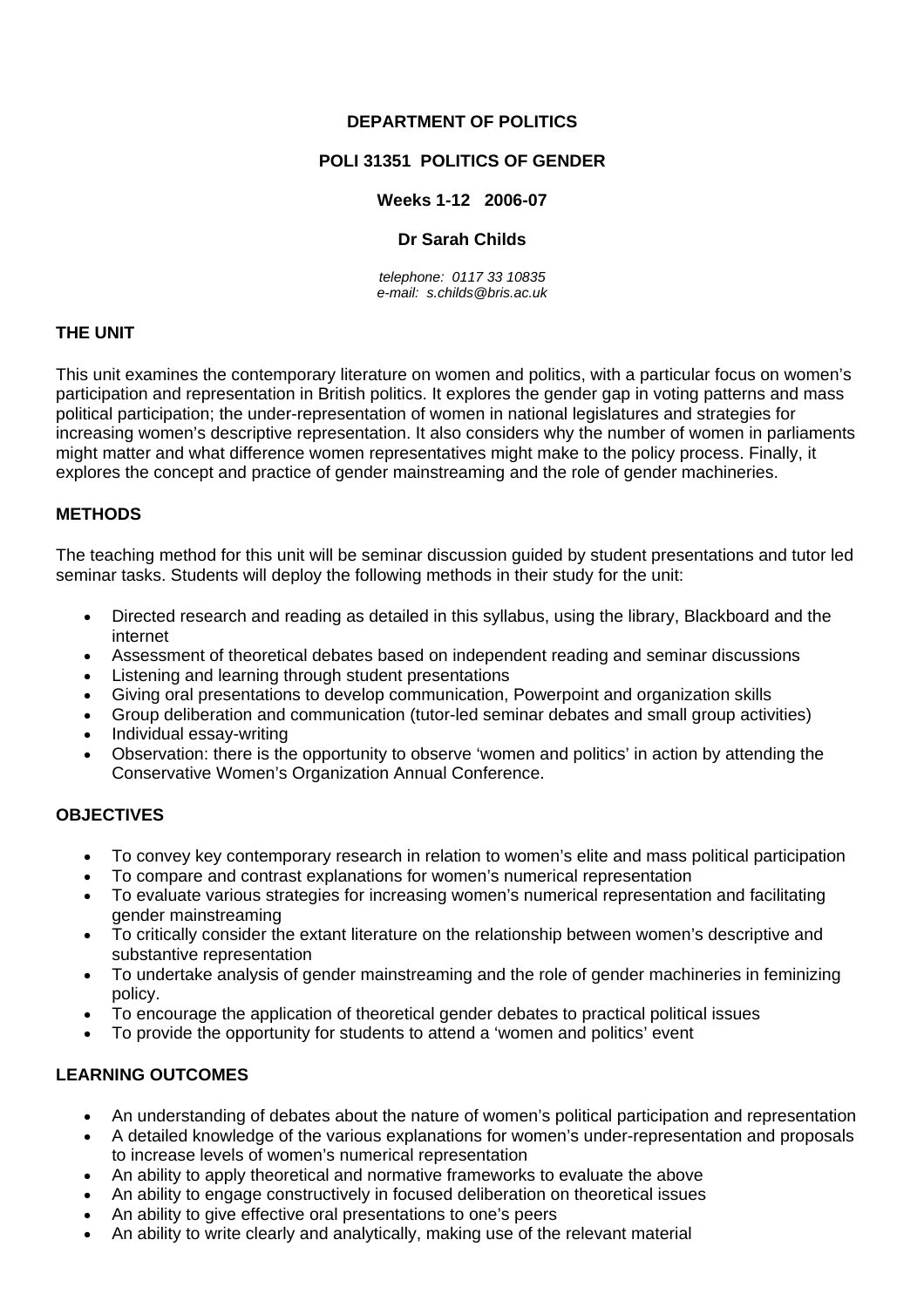- An ability to research political events by analyzing information from different sources, including observation of a 'women and politics' event
- An ability to express, justify and defend orally and in writing a personal opinion about political issues

#### **TEACHING ARRANGEMENTS**

- This unit is taught via a weekly two-hour seminar
- You are expected to attend all seminars. If you cannot make any seminar you should email Sarah Childs on **s.childs@bristol.ac.uk** *prior to the seminar. Absences from seminars may mean that you do not receive credit points for this unit.*
- Each seminar will examine a particular topic debated by the seminar group.
- Each seminar opens with either a single or pair of students giving an oral presentation that addresses a specific question. The presentation should last for 15 minutes for a single student and 20 minutes for a paired presentation and will be followed by 20 minutes of questions. You **are**  *expected to use PowerPoint* for your presentation and should provide the rest of the seminar group with a *one-page handout* summarizing your presentation. The aim of these presentations it not to summarize the core set reading for the week. Rather it is to address the specific question set, drawing on your own readings, including texts listed under 'Further Reading'. You should present information clearly, develop your own perspective and directly answer the presentation question posed, and be prepared to answer questions in the debate to follow.
- For further information on seminar presentation consult the Departmental Handbook.
- After the oral presentation everyone will be expected to take part in a discussion of the presentation through raising questions derived from the presentation and students' reading.
- The second section of the seminar will involve small group and whole seminar group discussion. Everyone participates and must therefore be prepared for all seminars.
- Each seminar has core readings. This is available in either the 'required purchase' book, is a journal article available from the library/online or is contained in the small coursepack. For some online journal articles you will need to use your Athens Password. You must read the core readings in preparation for the seminar: you will be expected to answer questions based upon them.
- Students' participation in seminars is an important transferable skill.
- As indicated above, in addition to these seminars on the 30<sup>th</sup> November 2006 students are invited at their own cost – to attend the Conservative Women's Organization Conference in London.

### **LEARNING HOW TO LEARN**

Under the regulations of the University of Bristol you should spend around 13 hours 20 minutes a week studying for this unit. The minority of that time will be spent in seminars. You must direct your own activities for the rest of that time. You should engage in the following activities:

- Reading core material for seminar;
- Accessing the Blackboard site prior to the seminar;
- Preparation and planning for seminars;
- Consolidation of notes and material after seminar;
- Reading for the essay;
- Planning, organizing, drafting and redrafting essay;
- Consideration of points raised in feedback on essay;
- General reading of relevant literature;
- Preparation for the examination.

In this unit you need to cover the core readings we will be using for each seminar and to read more widely, and in greater depth for your seminar presentation, essay and exam. You should also be exploring the library holdings for additional recent and relevant journal articles and publications.

### **BLACKBOARD VIRTUAL LEARNING ENVIRONMENT**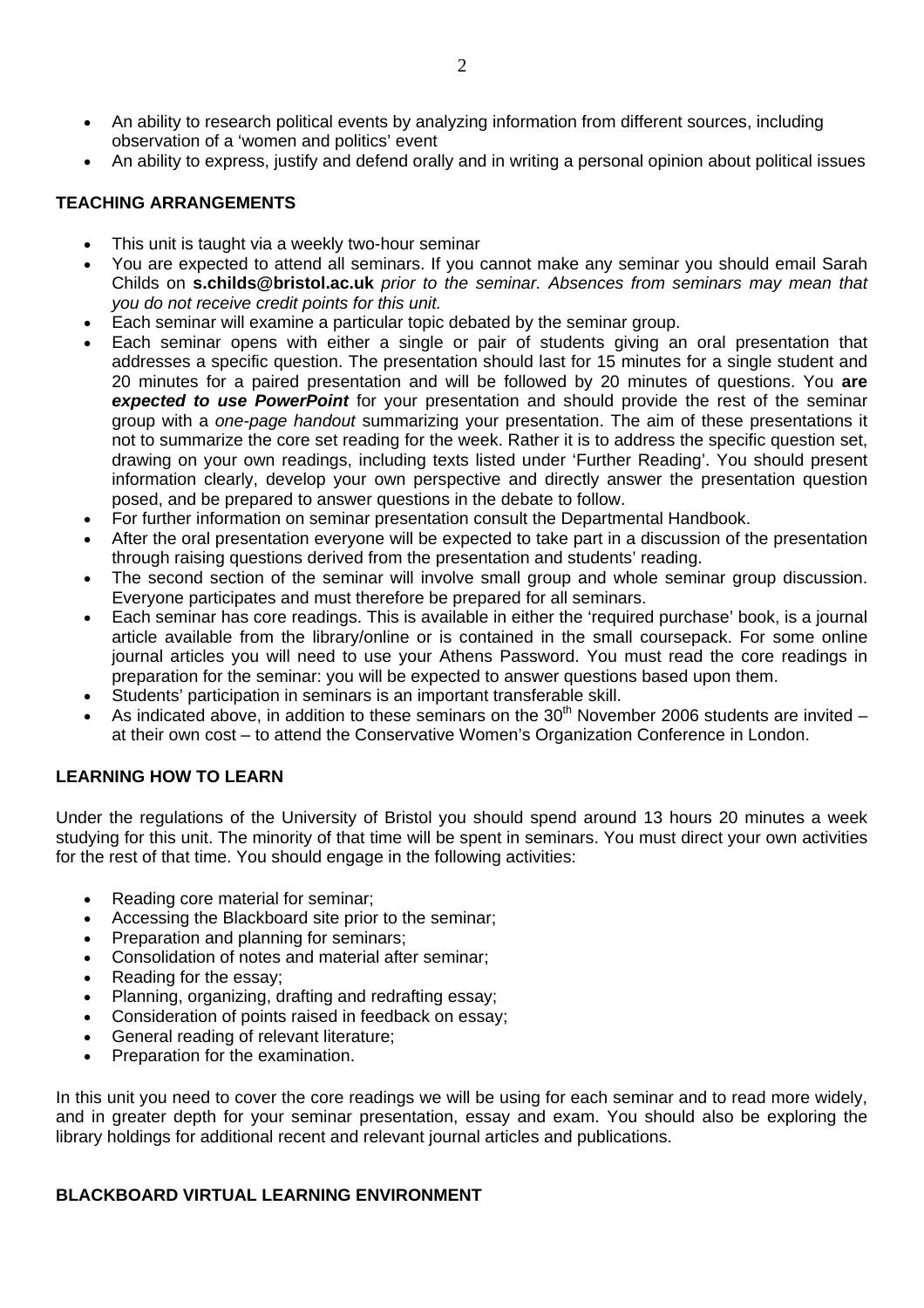The Department of Politics encourages the use of this package for all of its units. Most course material is posted on this website. There are useful links to electronic sources. Announcements and email messages also come through this route. It is essential that you register to use this learning tool. http://www.bbd.bris.ac.uk

Newly published articles, additional material, and interesting links will be posted throughout the semester. You should check the site each week before seminars. With student agreement Powerpoint presentations will also be uploaded after each seminar.

### **READING**

# **REQUIRED TEXTS FOR PURCHASE**

- Lovenduski, J. (2005) *Feminizing Politics* (Polity: Cambridge)
- Childs, Lovenduski and Campbell (2005) *Women at the Top* (Hansard Society) this is also available for free to down load from www.hansard-society.org
- Coursepack (available for purchase during the first week of term, check noticeboards for details)

### **RECOMMENDED TEXTS FOR PURCHASE**

- Childs, S. (2004) *New Labour's Women MPs* (Routledge; London) for those of you interested in British politics
- Phillips, A (1998) *Feminism and Politics* (Oxford: Oxford University Press) A Reader that includes some key theoretical/conceptual work.
- Stokes, W. (2005) *Women in Contemporary Politics* (Cambridge: Polity) HQ1236 STO this is an introductory textbook suitable for those who want a broad introduction and both UK and global coverage. NB, because of the breadth of this book, it is less 'deep'.

# **SPECIAL EDITIONS OF JOURNALS TO DOWNLOAD ELECTRONICALLY**

- *British Journal of Politics and International Relations* 6,1 February 2004.
- *Parliamentary Affairs,* 55, 1, January 2002
- *Parliamentary Affairs*, 49, 1, January 1996

### **NB, in the list of reading attached to each seminar topic:**

- \* Refers to key reading for seminar presentations, essays and the exam *and which has been* put into short loan
- ^ Refers to additional key texts for seminar presentations, essays and the exam

### **REQUIRED WORK**

### **Written requirements: one 2,000 word essay**

Work will be assessed according to the criteria laid out in the Departmental Handbook. These criteria include your ability to analyze and evaluate relevant material (theoretical and empirical) and the way in which your essays and presentations are structured. Plan and draft your essays carefully, paying particular attention to directly answering the question. Make sure you leave plenty of time for editing.

### **Non-written requirements: Seminar presentation**

- See above under 'Teaching Arrangements' and also section below on Seminar Presentation
- Seminar presentations should be made in accordance with the guidelines laid out in the Departmental Handbook.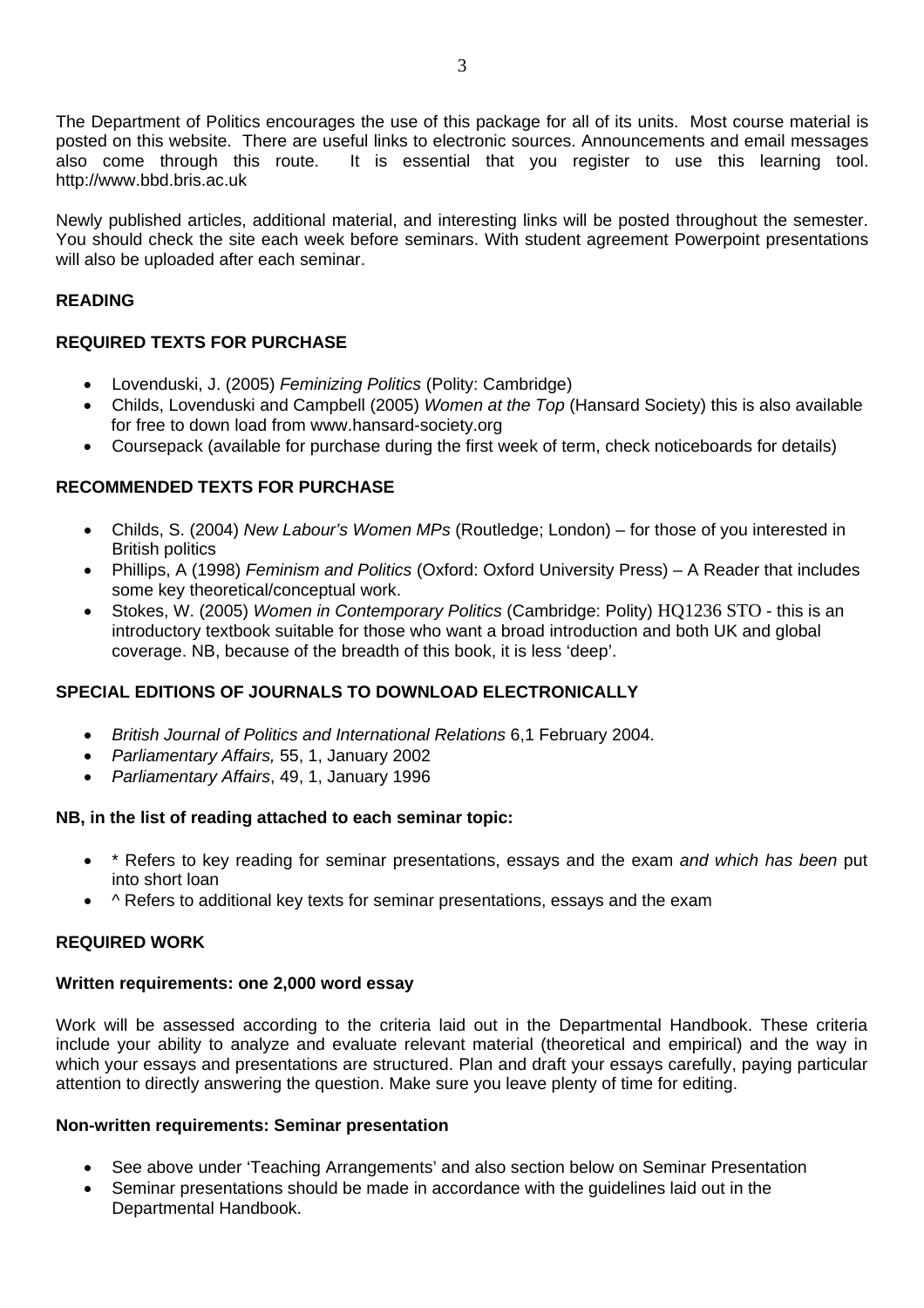#### **Examination: CLASSIFICATORY EXAMINATIONS**

This unit will be examined in a single two-hour examination. The examination questions will reflect the breadth of the unit. You will be required to write two answers.

• See also section below on 'Requirements for Credit Points' (pg 9)

#### **SEMINAR SCHEDULE I**

All participants must, at the minimum, read the core reading listed below for each week. This is essential reading. Further reading is provided below the core reading for those doing the presentations and for the essays and the exam.

#### **WEEK**

- 1. Introduction
- 2. Women's Numerical Representation I: Political Recruitment
- 3. Women's Numerical Representation II: Quotas
- 4. The Gender Gap: Women's Voting and Mass Political Participation
- 5. The Concept of Representation I
- 6. The Concept of Representation II
- 7. Making a Difference: Substantive Representation
- 8. CWO Annual Conference Trip
- 9. The Concept of Critical mass
- 10. Gender Mainstreaming and Gender Machineries

### **SEMINAR PRESENTATION QUESTIONS**

#### **WEEK**

- 1. There are no student presentations in week 1.
- 2. Why do women constitute 50% of the National Assembly for Wales, 40% of the Scottish Parliament but only 20% of the House of Commons?
- 3. Are sex quotas the panacea for women's under-numerical representation?
- 4. How should each of parties target the 'women's vote', at the next general election?
- 5. Do you agree with each of Anne Phillips' arguments in favour of women's political presence?
- 6. Should 'women should represent women' as Jane Mansbridge suggests?
- 7. Do women make a difference in politics? and, if so, how do you know?
- 8. CWO Annual Conference Trip no classes/no presentations
- 9. Critically review Rosabeth Moss Kanter's 1977 article, 'Some Effects of Proportions on Group Life'.
- 10. Should the UK move to a single equalities body?

### **REQUIREMENTS FOR CREDIT POINTS**

# For Students studying for a University of Bristol Degree:

Students must:

- ♦ complete all required work, whether written or not
- have no more than 25% unexcused absences from seminars
- ♦ complete the examination (or dissertation) relevant to this unit. The examination will normally require answers to 2 questions in 2 hours. This is the mark that will be recorded on your transcript as the unit mark.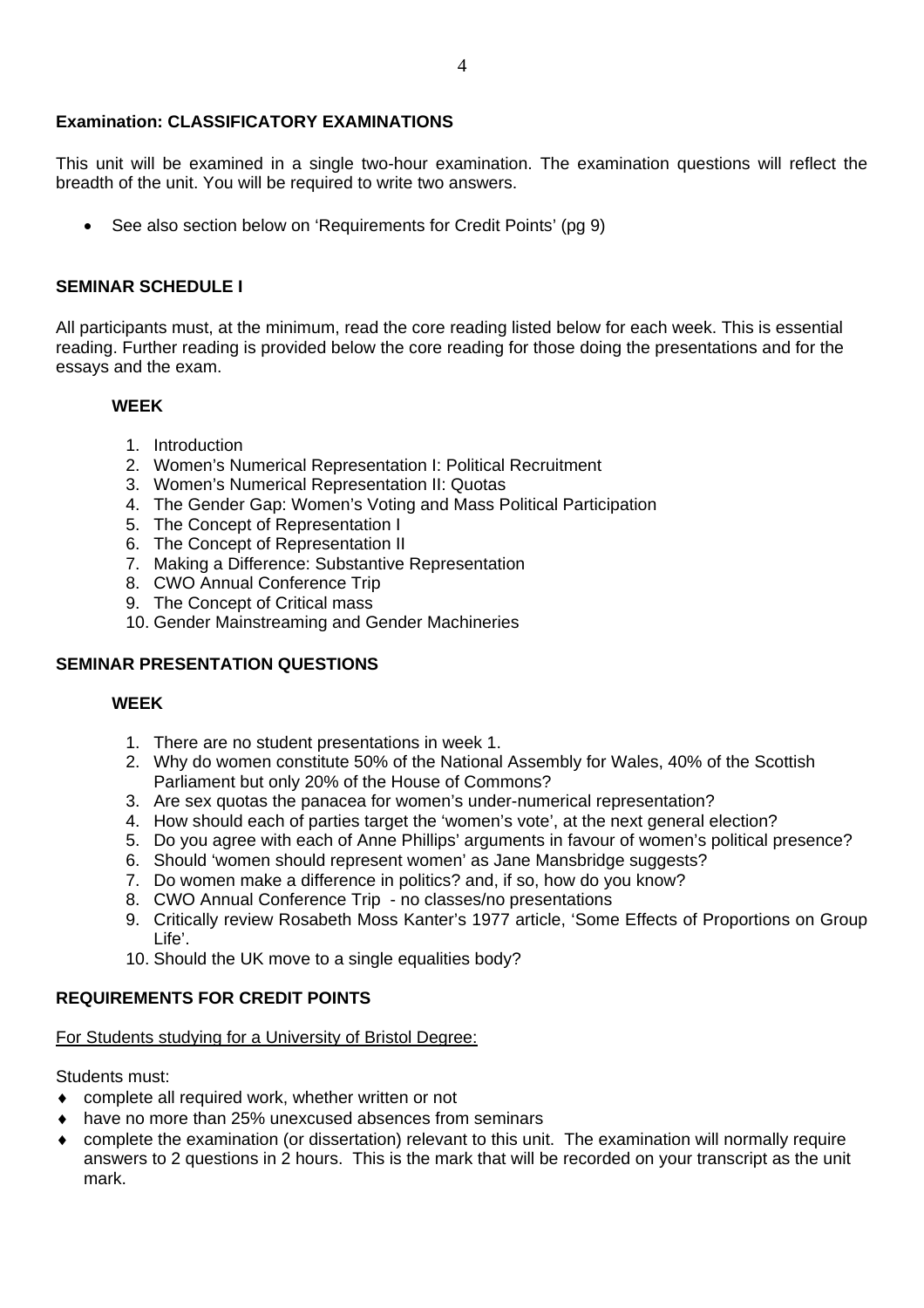Please note you may be required to submit coursework electronically using Blackboard, the University of Bristol's Online Learning Environment.,

#### *For further information on failure to complete work, poor attendance, resits and reassessment, students should consult their Faculty Handbook. Penatlies for late or overlength essays are set out in the Politics Undergraduate Handbook.*

#### For Non-degree students (ie, Erasmus and Study Abroad)

As above, expect that the unit mark will be based on coursework as well as the examination mark. Where students are unable to sit the examination (for example, those who plan to attend during Teaching Block 1 only), extra coursework may be set.

### **PROCEDURES FOR ESSAYS:**

The written requirements for this unit are one 2,000 word essay**. The essay is due on or before 12 Noon, Friday, Week 12.** Essays should be handed in **both electronically and in hard copy.** They should be submitted electronically directly to Blackboard via the unit site. Should you submit late, the site will mark the essay as late and you will be penalised.

**You should also submit a hardcopy** either to your tutor's pigeon hole, in seminars or during their office hour.

*Essay questions are listed at the end of this document.* 

The Departmental Handbook gives further details on the length and organisation of essays. Marks for all written work are recorded by the Department. Students who fail to complete written work by the set deadlines will automatically be reported to the Faculty Board and may place in jeopardy the award of credit points for these units.

#### **DEADLINES**

Deadlines must be adhered to in the Department of Politics. You must plan your work so as to meet all deadlines.

Without an extension late essays are subject to penalties. An essay that is handed in AFTER 12 noon but BEFORE midnight on the due date will have 5 marks deducted from the total. An essay that is submitted AFTER midnight on the due date will be awarded a maximum mark of 40 and may not be given feedback. An essay submitted more than two weeks after the due date will receive a mark of zero.

An essay that is over length (more than 2000 words) will have 5 marks deducted for every 100 words (OR part thereof) exceeding the word limit. For example, an essay of 2001 words will have 5 marks deducted from the total. Word length includes all text, footnotes and references. Students must also complete the coversheet and checklist for essays. Essays which do not meet the criteria laid down on the cover sheet and in the Departmental Handbook will face penalties: essays that either do not contain a bibliography, or fail to cite sources, or do not reference the material used will be penalised. An essay with no referencing will be marked no higher than 40. Inadequate referencing will result in marks being deducted. Students who are uncertain about the standards of adequate referencing should consult the Departmental Handbook.

Plagiarised essays will be marked at 0. Students will be required to resubmit the essay (unplagiarised) within two weeks. If the resubmitted essay is acceptable and of a passing standard, the student will receive a mark of 40 and a note will be placed in the student folder explaining the mark. Further penalties may be imposed in cases involving plagiarism (see the Departmental Handbook, Examination Regulations and Student Disciplinary Regulations).

### **EXTENSIONS**

Extensions will only be granted by the Undergraduate Coordinator, Beth Hammond. Requests should be made directly to her. Extensions will only be allowed in exceptional circumstances and they must be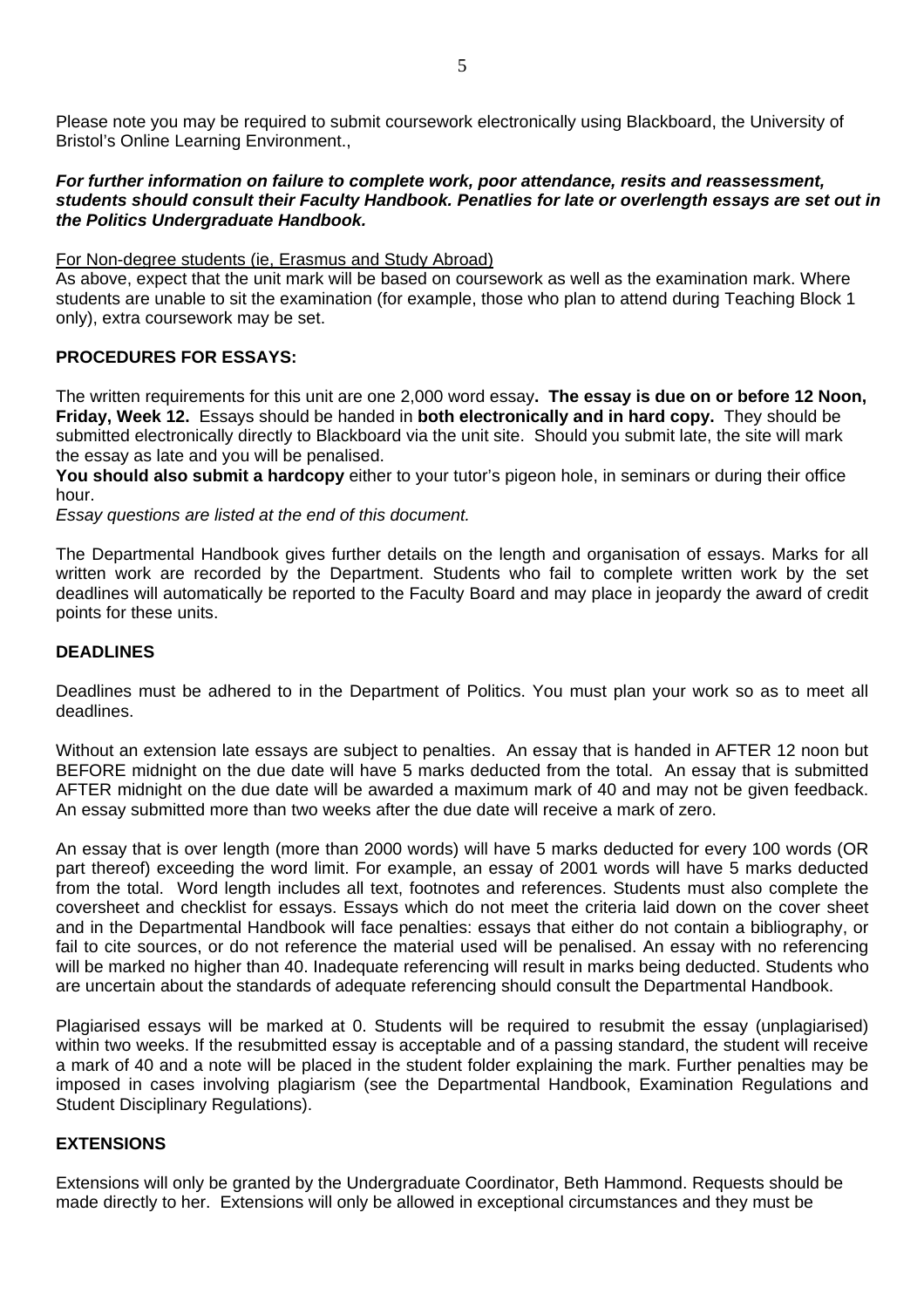accompanied with supporting documentation, for example medical certificates. The standard extension will be for a maximum of seven days but this may vary according to circumstances.

Note: Corrupt computer disks and exhausted printer cartridges do NOT qualify as exceptional circumstances and, in the event of these misfortunes occurring, you will not be granted an extension. Remember to give yourself time to cope with such eventualities

### **ESSAY COVER SHEET**

For hardcopies, essay cover sheets will be distributed by seminar tutors. It is also available in the Departmental (UG) Handbook and from the office. For electronic submission, a cover sheet will be available on Blackboard. You must download this and include it as the first page of your file.

#### **ESSAY BANKS, ESSAY SHARING ETC.**

The *unreferenced* use of any work that is not your own, including essays from essay banks, essays written by other students and notes provided by tutors is *plagiarism,* and the penalities outlined in the paragraph above apply. The rule is a straightforward one: any work you use in drafting your own essay must be referenced. All sources must be clearly identified. The Department has at its disposal sophisticated ways of identifying plagiarism (including newly developed software). If in doubt on any of these points, check with your tutor.

#### **MOCK EXAM**

Each third year unit in TB1 will issue a mock paper at the end of week 10. This mock is NOT a required assessment for the unit. It is a `take home paper'. Students should return their exam scripts to SC's pigeon hole (Basement staff room in 10 Priory Road) on the first Monday of term, week 11 (15 January 2007). These will be marked and returned to students in SC's office hours in week 12.

#### **EXAMINATION**

The unit will be examined in one two hour paper in May-June 2007. You will be required to answer two questions drawn from a choice of eight questions. Past papers are available on the Department web page.

### **FEEDBACK**

You will have feedback from the tutor as follows:

- feedback sheet returned to you relating to the essay
- oral feedback relating to your oral presentation
- oral/written feedback relating to your mock examination
- informal comments from the tutor on your oral performance in seminar discussions and your preparation for weekly seminars

The essays will be returned to the students in SC's Office Hours in week 14 – you should sign up for a particular slot.

#### **Office Hours**

All academic tutors, including teaching assistants and staff not based at the University of Bristol, have at least one office hour a week during the teaching year, weeks 1-24. The office hour is an opportunity for students to raise both specific issues about a unit and more general matters as appropriate. Students who wish either to discuss their performance on a unit or to receive more feedback should make use of this office hour.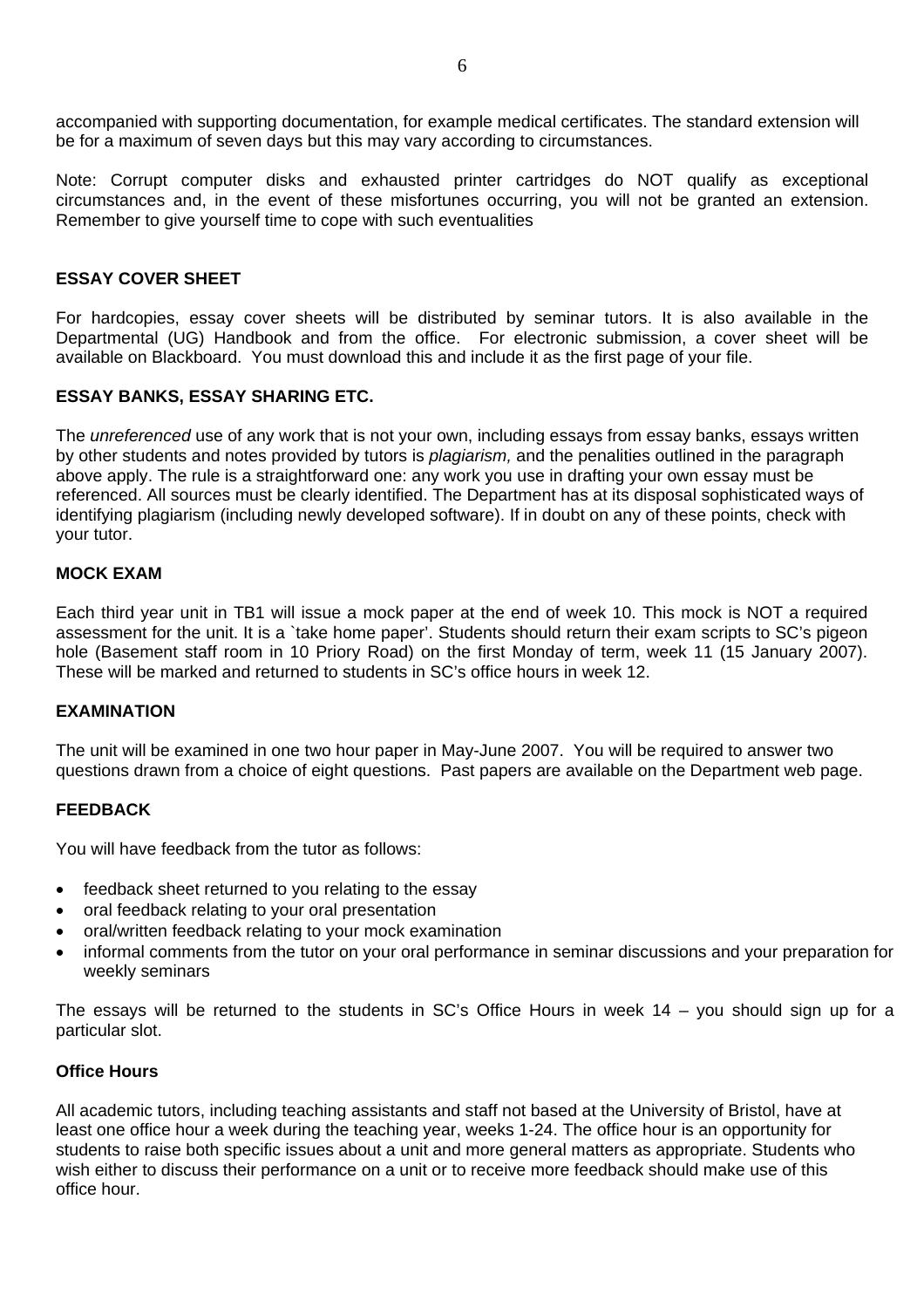Members of staff who are personal tutors have two office hours per week during the teaching year. Those who are not personal tutors have one office hour per week during the teaching year.

Office hours are advertised near staff offices and on the main noticeboard on the ground floor of the Department of Politics.

### **SEMINAR SCHEDULE II**

### **1. Introduction**

In this seminar we will focus on the unit objectives and requirements, allocate seminar presentations, and get to know one another. SC will provide a general overview of the issues to be explored during the unit and give advice about book purchase and use of the library.

*Learning outcomes: to familiarize ourselves with each other; to gain a clear understanding of the unit's objectives, structure and procedures; to understand what is required of each student throughout the unit; to gain an initial understanding of the central issues to be explored during the unit.* 

### **2. Numerical Representation I: Political Recruitment**

In this seminar we will focus on political recruitment and numerical representation of women in national legislatures. We will consider global trends in the levels of female representation and the possible barriers to entry faced by female candidates. We will assess competing possible explanations for the underrepresentation of women and evaluate their relative significance.

# **Core Reading**

- Lovenduski, J. (2005) *Feminizing Politics*, chapter 3
- Hansard Society (2005) *Women at the Top*, chapter 1. available in pdf for free at [www.hansard](http://www.hansard-society.org.uk/)[society.org.uk](http://www.hansard-society.org.uk/)

# **Further Reading:**

**UK** 

Brooks, R. (1990) *Quotas Now: Women in the Labour Party* (London: Fabian Society) Pamphlet HQ1236.5.G7 BRO

^Campbell, R. and Lovenduski, J. (2005) 'Winning women's votes?' *Parliamentary Affairs,* 58, 4,

Chaney, P. and Fevre, R. (2002) Is There A Demand For Descriptive Representation? Evidence From The UK's Devolution Programme, *Political Studies*, 50: 897–915

^Childs, S. (2005) 'Feminizing British Politics', in Geddes, A. and Tonge, J. (Ed) *Britain Chooses* (Basingstoke: Palgrave). BLACKBOARD

Childs, S. (2004) *New Labour's Women MPs* (Routledge: London) Chapter 3.

The Electoral Commission (2002) 'Candidates at a General Election Factsheet' ([www.electoralcommission.org.uk\)](http://www.electoralcommission.org.uk/).

The Equal Opportunities Commission (2004) *Sex and Power: Who Runs Britain?* (Manchester: EOC).http://www.eoc.org.uk/EOCeng/dynpages/researchTopic\_WomanDecision Making.asp

Elgood, J., Vinter, L. and Williams, R. (2002) *Man Enough for the Job? A Study of Parliamentary Candidates*(Manchester: EOC).

[Http://www.eoc.org.uk/EOCeng/dynpages/researchTopic\\_WomanDecisionMaking.asp](http://www.eoc.org.uk/EOCeng/dynpages/researchTopic_WomanDecisionMaking.asp)

Lovenduski, J. (2001) 'Women and Politics: Minority Representation or Critical Mass?' in \*P. Norris (ed) *Britain Votes 2001* (Oxford: Oxford University Press) JN956 BRI. Also published in *Parliamentary Affairs* 54, 4: 565 – 830.

^Lovenduski, J. (1997) 'Gender Politics: A Breakthrough for Women?, *Parliamentary Affairs*, 50, 4: 708-17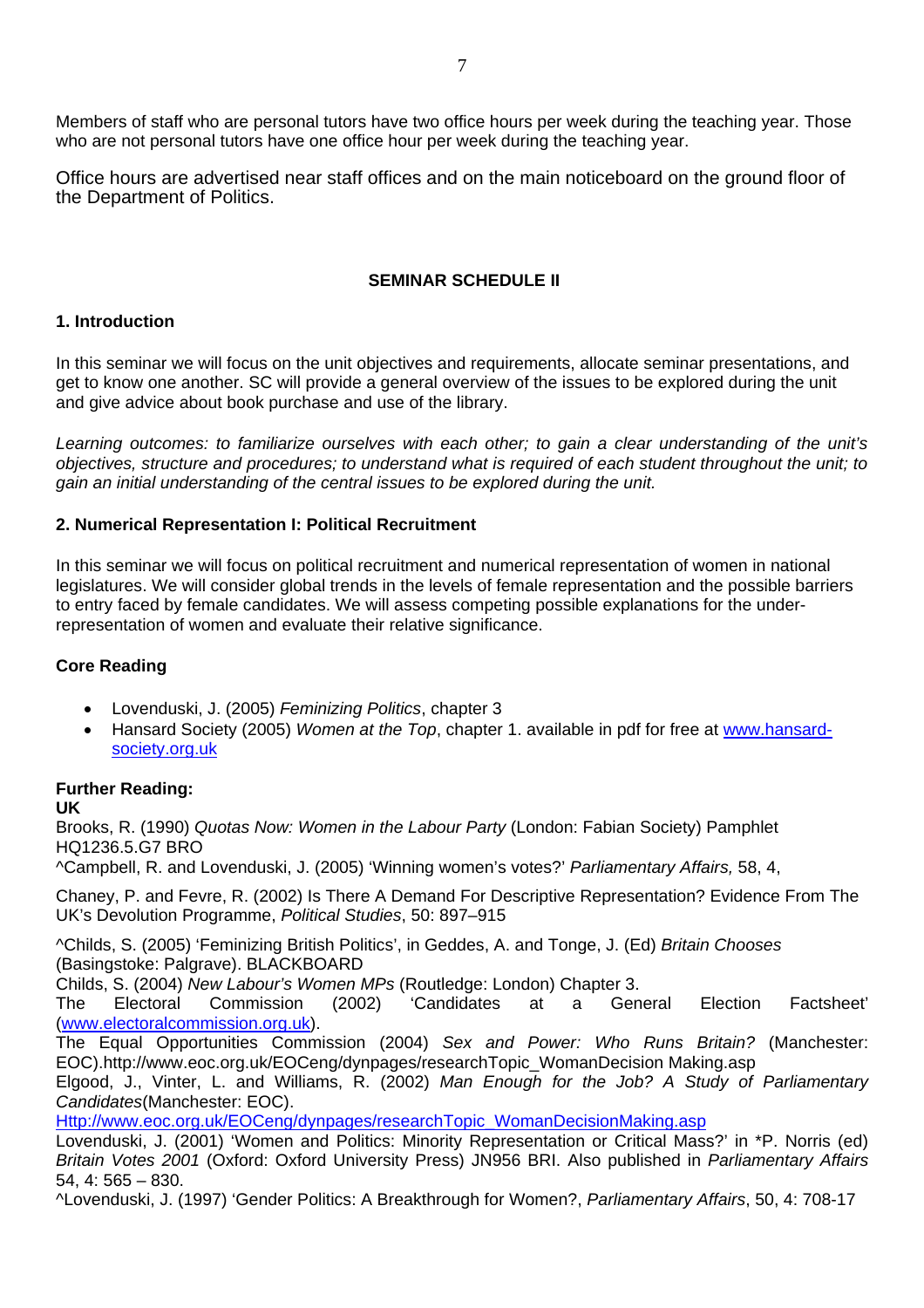Lovenduski, J. and Randall,V. (1993) *Contemporary Feminist Politics: Women and Power in Britain*  (Oxford: Oxford University Press) HQ1236.5.G7 LOV

^Lovenduski, J. (1996) 'Sex, Gender and British Politics', in J. Lovenduski and P. Norris (eds.) *Women in Politics* (Oxford: Oxford University Press). HQ1391.G7 WOM. 3-18 *Parliamentary Affairs,* 49, 1, January

\*Mackay, F. (2001) *Love and Politics: Women Politicians and the Ethics of Care*. (London: Continuum) HQ1236.5.G7 MAC Chapter 2, pp.23-51

Norris, P. (1993) 'Comparing Legislative Recruitment' in \*J. Lovenduski and P. Norris (eds) *Gender and Party Politics* (London; Sage) HQ1236 GEN.

^Norris, P. and Lovenduski, J. (1995) *Political Recruitment* (Cambridge: Cambridge University Press) JN673 NOR

Randall, V. (1982) Women *and politics* (London: Macmillan) HQ1236 RAN

Shepherd-Robinson, L. and Lovenduski, J. *Women and Candidate Selection* (London: Fawcett Society, 2002). Pamphlet JN673 SHE

Squires, J. and Wickham-Jones, M. (2001) *Women in Parliament: A Comparative Analysis* (Manchester; Equal Opportunities Commission). JN673 SQU. Also available to download from the EOC website: ([http://www.eoc.org.uk/EOCeng/dynpages/researchTopic\\_WomanDecisionMaking.asp\)](http://www.eoc.org.uk/EOCeng/dynpages/researchTopic_WomanDecisionMaking.asp)

Studlar, D. T. and McAllister, I. (1998) 'Candidate Gender and Voting in the 1997 General Election: Did Labour Quotas Matter?' *Journal of Legislative Studies*, 4,3: 72-91. SerialJF501.J6

Studlar, D. T. and McAllister, I. (2002) 'Does a Critical Mass Exist?' *European Journal of Political Research*, 41, 2: 233-53. SerialJA1.E9

### **Globally**

Inter-parliamentary Union (2000) *Women in National Parliaments* [www.ipu.org](http://www.ipu.org/)

Inter-parliamentary Union (1999) *Participation of Women in Political Life*. IPU Reports and Documents No 35. (Geneva: IPU)

Karam, A. (1998) *Women in Parliament: Beyond Numbers* (Stockholm: International IDEA) http://www.idea.int/women/parl/toc.htm

Norris, P. (1993) 'Comparing Legislative Recruitment' in J. Lovenduski and P. Norris (eds.) *Gender and Party Politics* (London: Sage) HQ1236 GEN.

Norris, P. (1997) *Passages to Power* (Cambridge: CUP) JF2081 PAS

Norris, P. (2003) *Rising Tide* (Cambridge: CUP) HQ1075 ING

Norris, P. (2004) *Electoral Engineering* (Cambridge: CUP) JF1001 NOR

*Learning outcomes: to gain a detailed empirical knowledge of the levels of women's representation in the UK and an understanding of women's representation in Parliaments throughout the world; to evaluate the various explanations for women's under-representation.* 

### **3. Numerical Representation II: Quotas**

In this seminar we focus on the strategies adopted to increase the numbers of women in parliaments, namely, equality rhetoric, equality promotion and equality guarantees: considering how each strategy works, where it has been adopted and to what degree of success. Finally, we explore the normative desirability of each of the strategies.

### **Core Reading:**

- Lovenduski, J. (2005) *Feminizing Politics*, chapters 4 & 5
- Mansbridge, J. (2006) 'Quota Problems' in *Politics and Gender*, 1, 4,
- Mikki Caul Kittilson (2006) 'In Support of Gender Quotas', *Politics and Gender,* 1, 4

### **Further Reading:**

Barkman, K. (1995) 'Politics and Gender: The Need for Electoral Reform', *Politics*, 15, 3: 141-146 Childs, S. (2002) 'Competing Conceptions of Representation and the Passage of the Sex Discrimination (Election Candidates) Bill', *Journal of Legislative Studies*, 8, 3:90-108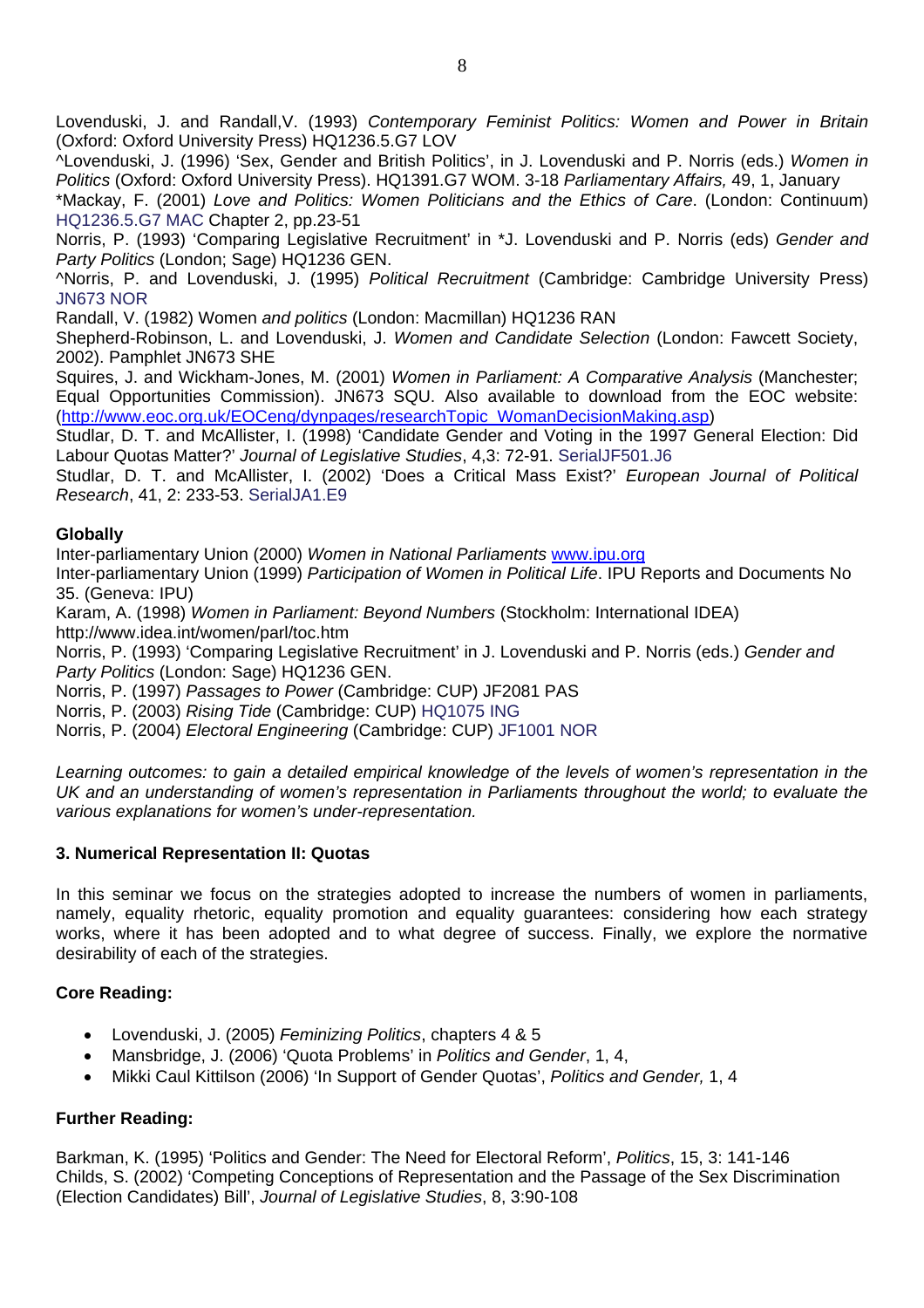^Childs, S. (2003) 'The Sex Discrimination (Election Candidates) Act and its Implications', *Representation,*  39, 2. Available via Blackboard

^Dahlerup, D. (1998) ' Using quotas to increase women' s political representation', in *IDEA: Women in Politics Beyond Numbers* (Stockholm: IDEA)<http://www.int-idea.se/women/>

Chaney, P. and Fevre, R. (2002) Is There A Demand For Descriptive Representation? Evidence From The UK's Devolution Programme, *Political Studies*, 50: 897–915

Gaspard, F. (2001) 'The French Parity Movement' in \*J. Klausen and C. Maier (eds) *Has Liberalism Failed Women*? (Basingstoke: Palgrave) HQ1236 HAS

\*Norris, P. 'Breaking the Barriers: Positive Discrimination Policies for Women' in J. Klausen and C. Maier (eds) *Has Liberalism Failed Women?* (Basingstoke: Palgrave)

Russell, M. (2000) *Women's Representation in UK Politics: What can be done within the Law?* (London: The Constitution Unit). Pamphlet HQ1236.5.G7 RUS

^Krook, M. L. and Squires, J. (2006) 'Gender Quotas in British Politics', *British Politics*. 1,1.

Russell, M. (2003) 'Women in Elected Office in the UK 1992-2002' in \* A. Dobrowolsky, A. and V. Hart (eds) *Women Making Constitutions* (Basingstoke: Palgrave) HQ1236 WOM

Skejie, H. (2001) 'Quotas, Parity and the Discursive Dangers of Difference' in \*J. Klausen and C. Maier (eds) *Has Liberalism Failed Women?* (Basingstoke: Palgrave) HQ1236 HAS

^Squires, J. (1996) 'Quotas for Women: Fair Representation?' in J. Lovenduski and P. Norris (eds) *Women in Politics* (Oxford: Oxford University Press). *Parliamentary Affairs,* 49, 1

*Learning outcomes: understand what is involved in the strategies of equality rhetoric, equality promotion and equality guarantees; understand when and where these strategies have been adopted; develop an awareness of how normative commitments relate to practical objectives in politics.* 

# **4. The Gender Gap: voting and mass political participation**

This week we focus on the nature and extent of a gender gap in voting patterns and mass political participation. It also looks at how we might explain gender gaps, and what implications such gaps might have for politics and for women.

# **Core Reading:**

- Norris, P., Lovenduski, J. and Campbell, R. (2004) *Gender and Political Participation* (London: Electoral Commission). This is available to download http://www.electoralcommission.gov.uk/aboutus/gender.cfm
- Bourque, S. and Grossholtz, J. (1998) 'Politics, An Unnatural Practice: Political Science Looks at Female Participation', in \*A. Phillips (eds) *Feminism and Politics* (Oxford: Oxford University Press) HQ1236 FEM
- Campbell, R. (2004) 'Gender, Ideology and Issue Preference', *BJPIR* 6, 1: 20-44.

# **Further Reading:**

^Campbell, R. and Lovenduski, J. (2005) 'Winning women's votes?' , *Parliamentary Affairs,* 54, 4

Childs, S. (2005) 'A British Gender Gap?' *Political Quarterly*, 75, 4 (This is a book review of Norris et al 2004).

Childs, S. (2005) 'Feminizing British Politics', in Geddes, A. and Tonge, J. (Ed) *Britain Chooses* (Basingstoke: Palgrave). BLACKBOARD

Fraser, E. and MacDonald, K. (2003) Sex Differences in Political Knowledge in Britain', *Political Studies* 51, 1: 67-83

\*Mattinson, D. (2000) 'Worcester woman's unfinished revolution: what is needed to woo women voters?' in A. Coote (ed.) *New Gender Agenda* (London: IPPR) Q1154 NEW

^Norris, P. (1996) 'Mobilizing the Women's' Vote: The Gender Generation Gap in Voting Behaviour', *Parliamentary Affairs,* 49, 2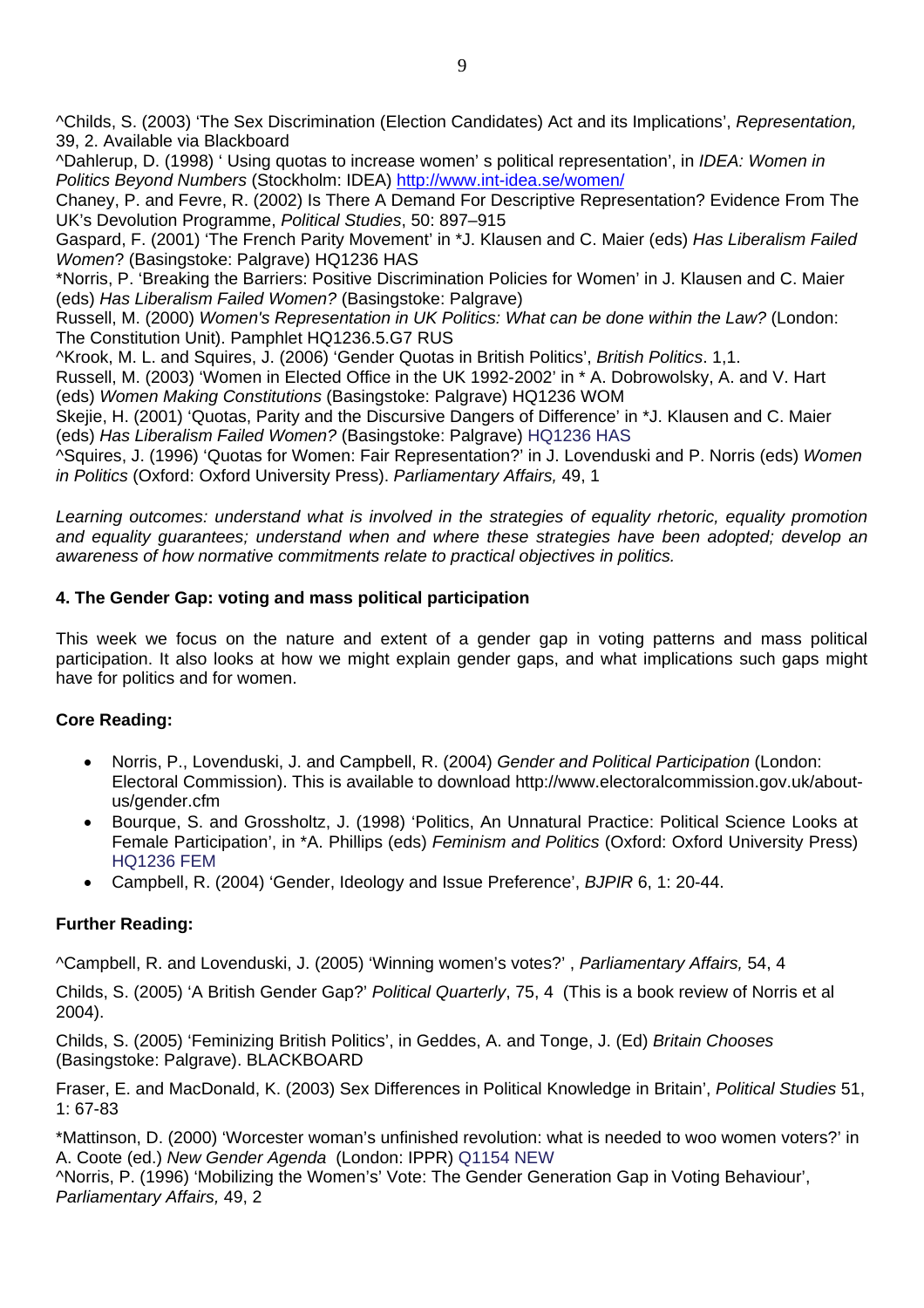Inglehart, R., Norris, P. and Welzel, C. (2003). '[Gender equality and democracy.](http://ksghome.harvard.edu/%7E.pnorris.shorenstein.ksg/Acrobat/Gender%20equality%20&%20democracy.pdf)' *Comparative Sociology*. 1, 3-4: 321-346. Available from [www.pippanorris.com](http://www.pippanorris.com/)

Parry, G., Moyser, G. and Day, N. (1992) *Political Participation and Democracy in Britain* (Cambridge: Cambridge University Press). JN906 PAR

\*Stephenson, M. (1998) *The Glass Trapdoor* (London: Fawcett) JN956 STE

Welch, S. (1977) 'Women as Political Animals? A Test of Some Explanations for Male-Female Political Participation Differences', *American Journal of Political Science*, XXI, 4:711-729.

Ward, R. (2002) 'Women Representatives and Women Voters', in A. Geddes and J. Tonge (eds) *Labour's Second Landslide* (Manchester: MUP). JN956 LAB

*Learning outcomes: understand what is meant by the 'gender gap'; review current data on the existence of the gap in women's voting and mass political participation; and evaluate critically what sort of response political parties ought to make in relation to the gender gap.*

### **5. The concept of representation I**

This week we will examine the concept of political representation by looking at the work of Anne Phillips. The discussion is informed by the question of whether the sex of our representatives matters.

### **Core Reading:**

- Phillips, A. (1998) 'Democracy and Representation: Or, Why Should it Matter Who our Representatives Are?' in \*A. Phillips (ed) *Feminism and Politics* (Oxford: Oxford University Press) HQ1236 FEM and COURSEPACK
- Lovenduski, J. (2005) *Feminizing Politics*, chapter 2
- \*Childs, S. (2004) *New Labour's Women MPs* (London: Routledge) Chapter 2

### **Further Reading:**

Diamond, I. and Hartsock, N. 'Beyond Interests in Politics' in \*A. Phillips (ed) *Feminism and Politics* (Oxford: Oxford University Press) HQ1236 FEM

Pitkin, H. (1967) *The Concept of Representation* (Berkeley: University of California Press) JF 1051PIT ^Phillips, A. (1993) *Democracy and Difference* (Cambridge: Polity). HQ1190 PHI

\*Phillips, A. (1995) *The Politics Of Presence* (Oxford: Clarendon Press) JF1061 PHI

Pringle, R. and Watson, S. (1998) 'Women's Interests and the Poststructuralist State' in \*Anne Phillips (ed) *Feminism and Politics* (Oxford: Oxford University Press) HQ1236 FEM

^Sapiro, V. (1998) 'When are Interests Interesting? The Problem of Political Representation of Women' in \*A. Phillips (ed) *Feminism and Politics* (Oxford: Oxford University Press) HQ1236 FEM

Squires, J. (1996) 'Quotas for Women: Fair Representation?' in J. Lovenduksi and P. Norris, (eds) *Women in Politics* (Oxford: Oxford University Press) HQ1391.G7 WOM or *Parliamentary Affairs, 49, 1*

*Learning outcomes: to understand typologies of representation; to evaluate critically different arguments for women's political presence; to contextualize normative political theory in contemporary political practice.* 

### **6. The Concept of Representation II**

Building on last week's reading and seminar discussion we look in more depth at feminist debates regarding women's substantive representation. In particular we consider whether women can and should represent women.

#### **Core Reading: (NB you will be assigned reading for this week, ie, each student will be asked to undertake a close reading of only one of these articles)**

• Mansbridge, J. (1999) 'Should Blacks Represent Blacks and Women Represent Women? A Contingent 'Yes'', *The Journal of Politics*, 61, 3: 628-657*.*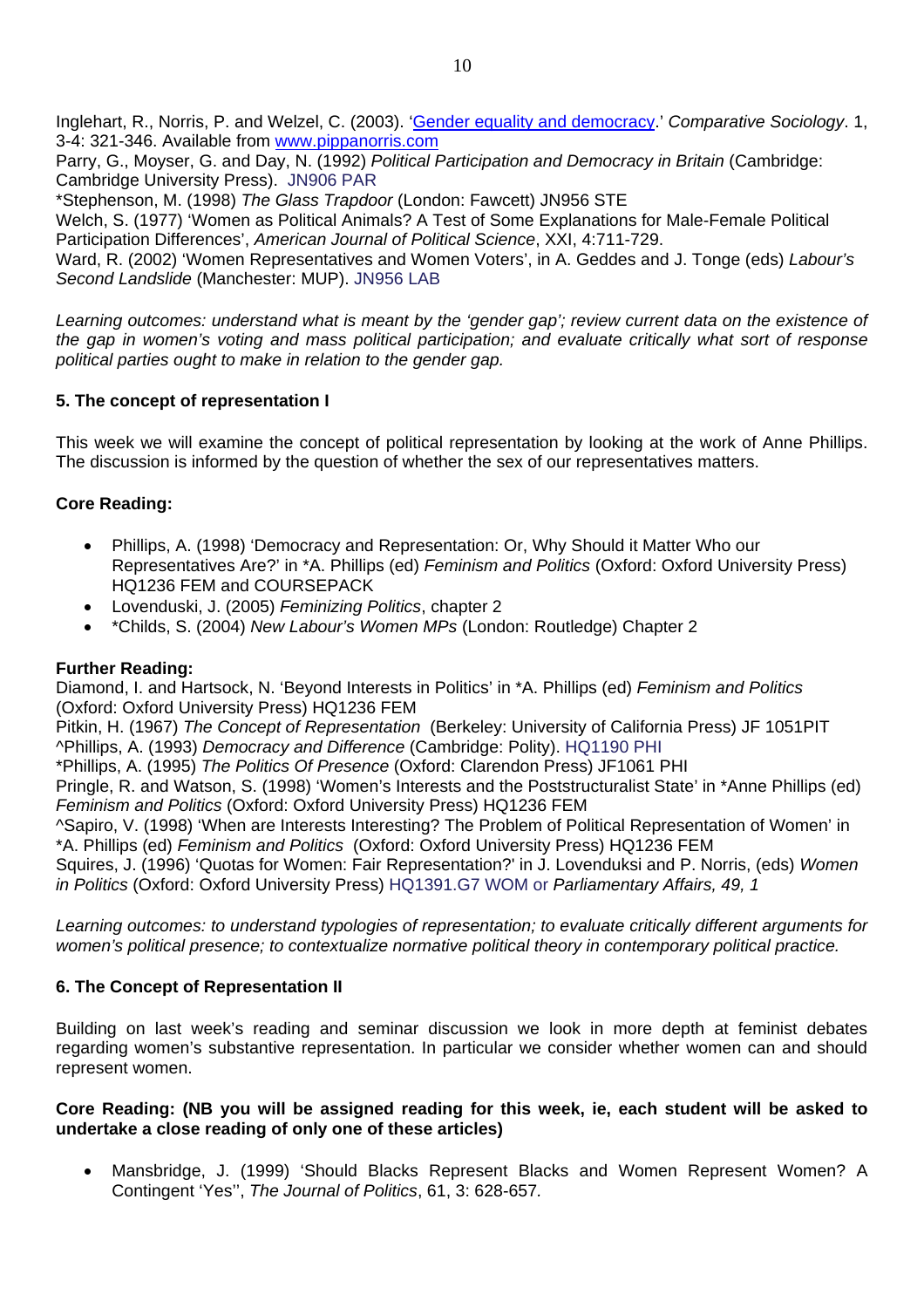- Dovi, S. (2002) 'Preferable Descriptive Representatives: Will Just Any Woman, Black or Latino Do?', *American Political Science Review*, 96, 4: 729-743.
- Laurel Weldon, S. 'Beyond Bodies: Institutional Sources of Representation for Women in Democratic Policymaking' *The Journal of Politics* 64, 4: 1153-74.

# **Further Reading: (in addition to last week's reading)**

Cockburn, C. (1996) 'Strategies for Gender Democracy', *European Journal of Women's Studies*, 3:7-26. Serial HQ1101.E8

^Dahlerup, D. (1988) 'From a Small to a Large Minority: Women in Scandinavian Politics', *Scandinavian Political Studies*, 11, 4: 275-298. COURSEPACK

Fraser, N. (1997) *Justice Interruptus. Critical Reflections on the 'Postsocialist' Condition* (New York & London, Routledge) JC578FRA

Squires, J. (1999) *Gender in Political Theory* (Cambridge: Polity Press) HQ1190 SQU

Young, I. M. (1990) *Justice and the Politics of Difference* (Princeton University Press) JC578 YOU Young, I. M. (2002) *Inclusion and Democracy* (Oxford: OUP) JC423 YOU

*Learning Outcomes: an appreciation of the varied and sophisticated ways in which feminist scholars have conceptualized and considered women's substantive representation.* 

# **7. Making a Difference: Substantive Representation**

Having focused on the theoretical debates surrounding the relationship between women's descriptive and substantive representation this seminar examines whether female politicians 'make a difference' *in practice*. It explores, in particular, whether the presence of women in politics affects the policy agenda and the way in which politics is conducted. Our case study is the UK although students may chose to focus on another country.

# **Core Reading:**

- Lovenduski, *Feminizing Politics*, Chapter 6
- Childs, S. (2004) *New Labour's Women MPs* (London: Routledge). esp *chap 7*
- Mackay, F. (2004) The State of the Discipline', *British Journal of Politics and International Relations*  6, 1: 99-120.

# **Further Reading:**

Bochel, C. and Briggs, J. (2000) 'Do Women Make a Difference', *Politics*, 20, 2: 63-68.

Breitenbach, E. and Mackay, F. (2001) *Women and Contemporary Scottish Politics* (Edinburgh: Polygon) JN1290 WOM

Brown, A. (1996) 'Women and Politics in Scotland', in J. Lovenduski and P. Norris (eds) *Women in Politics*  (Oxford: Oxford University Press) *Parliamentary Affairs,* 49, 1

Brown, A. and Galligan, Y. (1993) 'Views From the Periphery: Changing the Political Agenda For Women in the Republic of Ireland and in Scotland', *West European Politics*, 2, 165-189. SerialJN94.W3

Chaney, P. (2003) 'Increased Rights and Representation', in A. Dobrowolsky and V. Hart (eds) *Women Making Constitutions* (Basingstoke: Palgrave) HQ1236 WOM

Chaney, Paul. (forthcoming) "Critical Mass, Deliberation and the Substantive Representation of Women: Evidence from the UK's Devolution Programme." *Political Studies*.

Childs, S. (2002) 'Hitting the Target: Are Labour Women MPs 'Acting For' Women?', *Parliamentary Affairs*, 55, 1

Childs, S (2001) 'In Their Own Words: New Labour Women MPs and the Substantive Representation of Women', *British Journal of Politics and International Relations*, 3, 1

Childs, S. (2001) '"Attitudinally Feminist?" The New Labour Women MPs and the Substantive Representation of Women', *Politics*, 21, 3

^Childs, S. and Withey, J. (2004) 'Women Representatives Acting for Women: Sex and the Signing of Early Day Motions in the 1997 British Parliament', *Political Studies* 52: 552-64.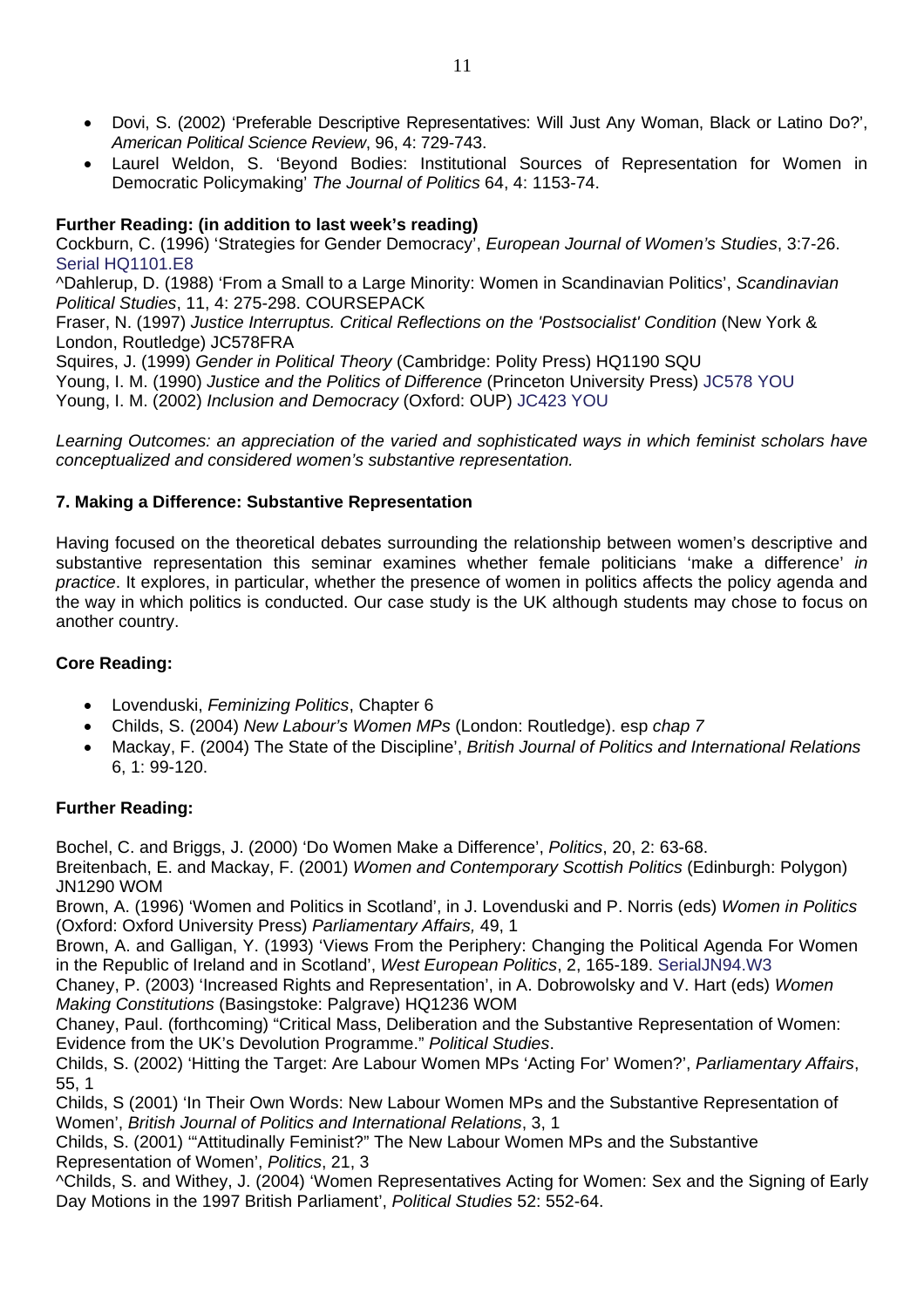^Childs, S. and Withey, J. (2006) 'A Simple Case of Feminist Cause and Feminist Effect? Reducing the VAT on Sanitary Products in the UK', *Parliamentary Affairs*, 59, 1.

^Cowley, P. and Childs, S.(2003) 'Too Spineless to Rebel? New Labour's Women MPs', with Philip Cowley, *British Journal of Political Science,* 33, 3.

Diaz, M. Mateo (2005) *Representing Women: Female Legislators in West European Parliaments* (ECPR) on order

^Lovenduski, J. and Norris, P. (2003) 'Westminster Women', *Political Studies* 51, 1.

\*Mackay, F. (2001) *Love and Politics: Women Politicians and the Ethics of Care* (London: Continuum) HQ1236.5.G7 MAC

Mackay, F. et al (2003) 'Towards a new Politics' in A. Dobrowolsky and V. Hart (eds) *Women Making Constitutions* (Basingstoke: Palgrave) HQ1236 WOM

^Norris, P. (1996) 'Women Politicians: Transforming Westminster?' in J. Lovenduski and P. Norris (eds) *Women in Politics* (Oxford: Oxford University Press) *Parliamentary Affairs,* 49, 1

Puwar., N. (2004) 'Thinking about making a difference', *British Journal of Politics and International Relations* 6, 1, 65-80

Learning outcomes: to understand the concepts of descriptive and substantive representation in relation to political practice; to gain detailed knowledge of the impact of women in Westminster and the devolved institutions.

### **8. Trip to CWO annual Conference**

This is in London and is at student's own cost.

### **9. The Concept of Critical Mass**

This week's seminar focuses its attention to the widely used concept of critical mass. Often uncritically used to explain the difference women representatives make (as we will have seen in the previous seminar), this seminar investigates the ways in which the 'theory' of critical mass has been applied in the study of gender and politics. In particular we consider whether it is time for feminists to 'give up' on critical mass and what implications this might have for future study of the relationship between women's descriptive and substantive representation.

### **Core Reading**

- Kanter, R. Moss (1977a) "Some Effects of Proportions on Group Life." *American Journal of Sociology* 82, 5: 965-90. (via Jstor)
- Dahlerup, D. (1988) 'From a Small to a Large Minority: Women in Scandinavian Politics', *Scandinavian Political Studies*, 11, 4: 275-298. COURSE PACK
- Childs, S. and Krook, M. L. (2005) 'The Substantive Representation of Women: Rethinking the Critical Mass debate', Paper presented to the Annual Meeting of the APSA, Sept BLACKBOARD

### **Further Reading**

^Childs, S. (2006) The Complicated Relationship between Women's Descriptive and Substantive Representation' *European Journal of Women's Studies,* 13, 1: 7-21

Chaney, P. (forthcoming) "Critical Mass, Deliberation and the Substantive Representation of Women: Evidence from the UK's Devolution Programme." *Political Studies*.

^Grey, S. (2002) "Does Size Matter?" *Parliamentary Affairs* 55, 1: 19-29.

\*Kanter, R. Moss (1977b) *Men and Women of the Corporation* (New York: Basic Books) HD4904 KAN ^Lovenduski, J. (2005) *Feminizing Politics* (Cambridge: Polity). Pages 141-4.

Lovenduski, Joni. 1997. "Gender Politics: A Breakthrough for Women?" *Parliamentary Affairs* 50, 4: 708- 19

Lovenduski, Joni (2001) 'Women and Politics', pp.179-194 in \**Britain Votes 2001*, Ed. Pippa Norris (Oxford: OUP). JN956 BRI

Lovenduski, Joni and Norris, Pippa. 2003. "Westminster Women: The Politics of Presence." *Political Studies* 51, 1: 84-102.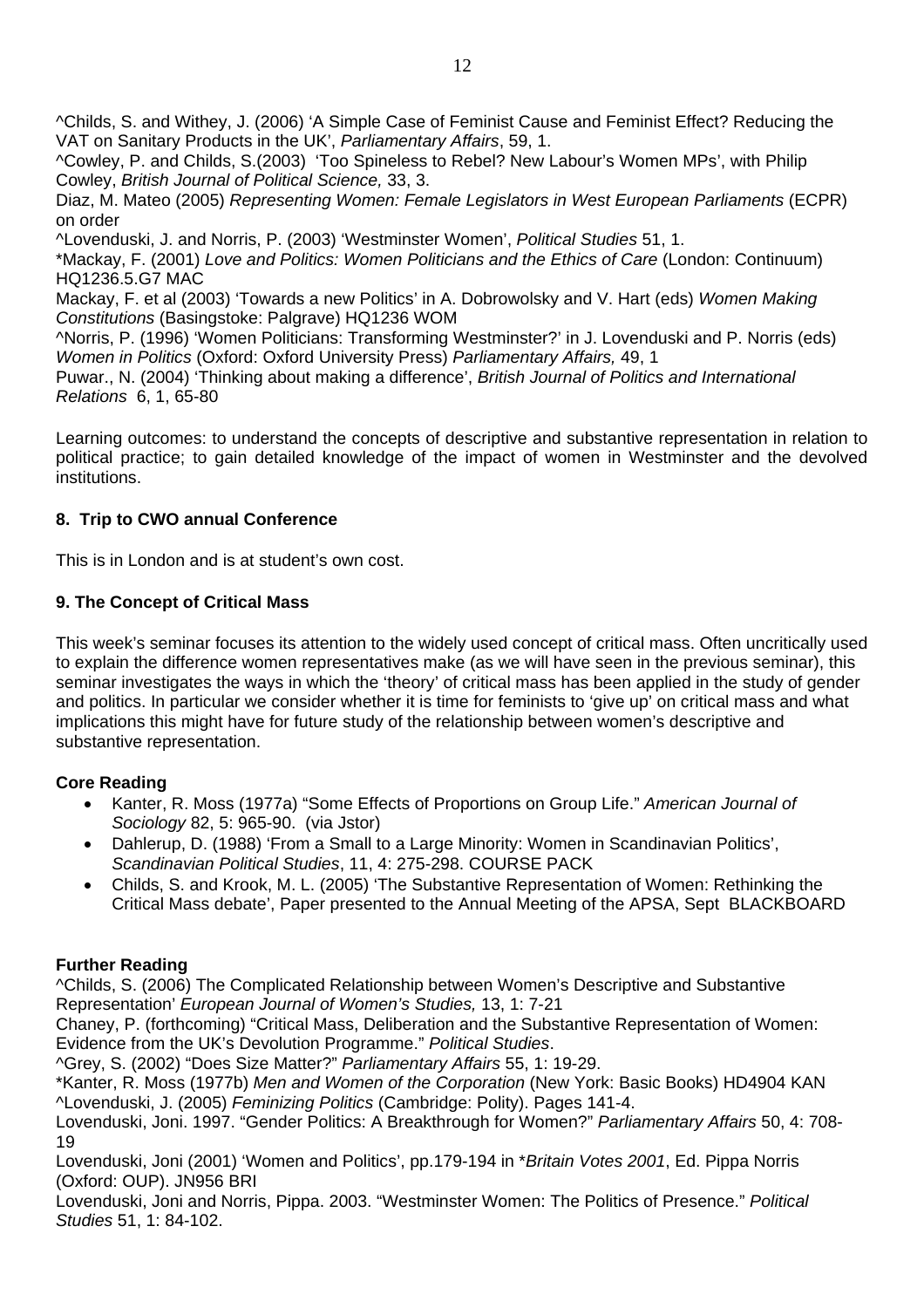^Sawyer, M., Tremblay, M. and Trimble, L. (2006) *Representing Women in Parliament: A Comparative Study* (Basingstoke: Palgrave). JN673 REP

### **See also previous week's further reading**

*Learning Outcomes: students will gain an appreciation of how critical mass has been used in gender and politics research; be able to discuss in some depth the ideas of Kanter and Dalherup from their original works in the 1970s and 1980s.* 

### **10.Gender Mainstreaming and Gender Machineries**

This week explores the concept of 'gender mainstreaming' in both theoretical terms and as alternative sites for the representation of women. In particular, we examine the role of gender machineries and 'femocrats' in advancing women's substantive representation in the UK.

### **Core Reading:**

- Squires, J. and Wickham-Jones, M. (2004) 'New Labour, Gender Mainstreaming and the Women and Equality Unit', *British Journal of Politics and International Relations*, 6: 1, 81-98.
- Squires, J (2005) 'Is Mainstreaming Transformative?' *Social Politics*, 3: 366-388
- Weldon, S, Laurel. 2002. "Beyond Bodies: Institutional Sources of Representation for Women in Democratic Policymaking." *The Journal of Politics* 64, 4: 1153-74.

### **Further Reading:**

### **UK**

Beveridge, F., Nott, S. and Stephen, K. (2000) 'Mainstreaming and the Engendering of Policy-Making: A Means to an End', in *Journal of European Public Policy*, 7, 3:385-405. SerialH97.J6

Chaney, P. (2003) 'Increased Rights and Representation', in

Dobrowolsky, A. and Hart, V. (eds) *Women Making Constitutions* (Basingstoke: Palgrave) HQ1236 WOM ^Booth, C. and Bennett, C. (2002) 'Gender Mainstreaming in the European Union', *The European Journal of Women's Studies*, 9, 4: 430-46

Chaney, P. (2004) 'The Post-Devolution Equality Agenda: The Case of Welsh Assembly's Statutory Duty to Promote Equality of Opportunity', *Policy and Politics*, 32, 1: 37-52. SerialJA1.P46

Childs, S. and Withey, J. (2006) 'A Simple Case of Feminist Cause and Feminist Effect? Reducing the VAT on Sanitary Products in the UK', *Parliamentary Affairs*, 59, 1.

Footitt, H. (2002) *Women, Europe and the New Languages of Politics* (London: Continuum) not in library Freedman, J. (2002) 'Women in the European Parliament' in K. Ross (ed) *Women, Politics and Change* (Oxford: Oxford University Press) or *Parliamentary Affairs, 55, 1, January 2002*

Mackay, F. and Bilton, K. (2000) *Learning from Experience: Lessons in Mainstreaming Equal Opportunities*  (Edinburgh: Governance of Scotland Forum) *on order*

Mazur, A. (2002) *Theorizing Feminist Policy* (Oxford: Oxford University Press) HQ1236 MAZ

Nott, S. (1999) 'Mainstreaming Equal Opportunities: Succeeding where all else failed?' in A. Morris and T. O'Donnell (eds) *Feminist Perspectives on Employment Law* (London: Cavendish Publishing) KN190 FEM Wills

Rees, T. (2002) 'The Politics of 'Mainstreaming' Gender Equality' in E. Breitenbach (ed) *The Changing Politics of Gender Equality* (Basingstoke: Palgrave) HQ1236.5.G7 CHA

^Special issue of *Social Politics* 2005, 3,

^Special issue of *International Feminist Journal of Politics*, 2005, Dec,

^Squires, J. (2003) 'Reviewing the UK Equality Agenda', in A. Dobrowolsky and V. Hart (eds) *Women Making Constitutions* (Basingstoke: Palgrave) HQ1236 WOM

^Squires, J. and Wickham-Jones, M. (2002) 'Mainstreaming in Westminster and Whitehall: From Labour's Ministry of Women to the Women and Equality Unit' in K. Ross (ed) *Women, Politics and Change* (Oxford: Oxford University Press) or *Parliamentary Affairs*, 55, 1